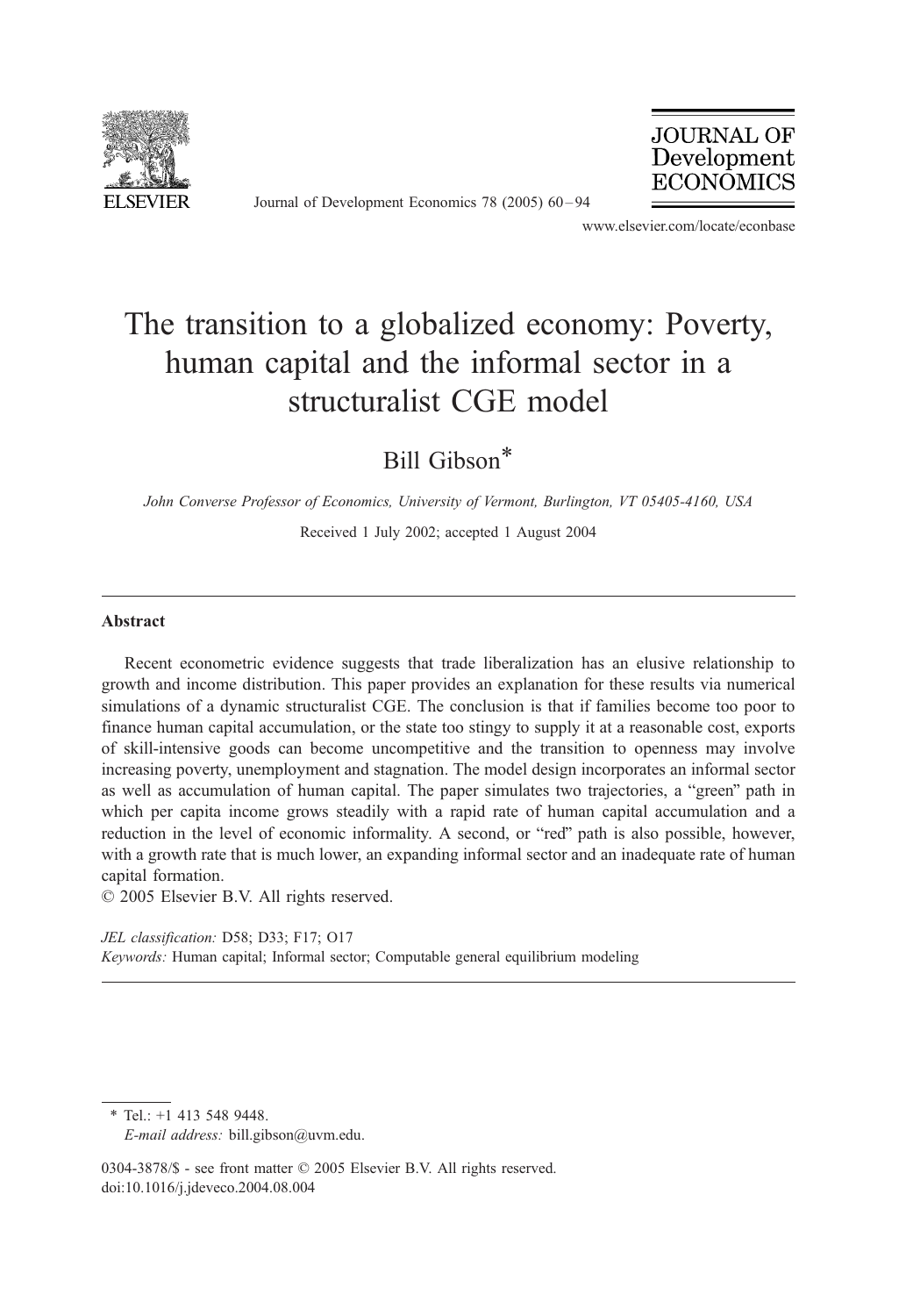### 1. Introduction

The standard Heckscher–Ohlin–Samuelson model suggests that countries with large reservoirs of surplus labor should produce and export goods intensive in their most abundant factor, unskilled labor. But recent econometric evidence suggests that pro-globalization trade policy has a tenuous relationship to growth and income distribution ([Easterly, 2001;](#page--1-0) Spilimbergo et al., 1999; Edwards, 1997). One explanation is that liberalization of the capital and current account was not accompanied by a broad set of policies addressing a number of development issues simultaneously ([Rodrik, 1999\)](#page--1-0). [Brasili et al. \(2000\)](#page--1-0) and [Roland-Holst](#page--1-0) (2003) show that successful globalizers move up a ladder of comparative advantage, with rapid shifts in their trade patterns, as both human and physical capital accumulate. In contrast, policymakers who see openness as an end in itself may be disappointed in the return to their efforts to respect the constraints imposed by the world financial and trading community.

Indeed how these constraints are perceived by policymakers is the central issue addressed here. The model is a dynamic structuralist computable general equilibrium (CGE) model with an informal sector. It is used to evaluate the longer term consequences for growth distribution, human capital formation and poverty of two stylized 20-year trajectories for a hypothetical small, open lower middle-income developing country with segmented labor markets. In the first, the policy requirements imposed by globalization are perceived to be strict: the nominal exchange rate appreciates to contain inflation, interest rates are kept high to maintain foreign exchange reserves and attract foreign direct investment and fiscal discipline is maintained via a tight constraint on government spending, with public sector investment adjusting to maintain the target PSBR to GDP ratio. In the second trajectory, trade reform is combined with a slightly more expansionary macro policy: the nominal exchange and interest rates are managed and government investment is aimed at lowering educational costs. Simulations show how relatively small differences in the macro policy component can cumulatively cause large differences in overall economic performance in the medium run. The results are also consistent with a Jcurve effect of trade liberalization on growth found by [Greenaway et al. \(2002\).](#page--1-0)

The paper is organized as follows: Section 2 is devoted to a theoretical elaboration of the adjustment mechanisms of the model. The third section presents empirical results of the effects of globalization on two stylized trajectories, with sensitivity analysis on some key parameters. A fourth section offers some conclusions on what can be learned from the simulations. A complete listing of the equations of the model together with the social accounting matrix (SAM) is presented in Appendix A.

### 2. Model

In addition to the usual features of dynamic structuralist CGE models, the model of this paper incorporates an explicit informal sector.<sup>1</sup> Nontraded goods sectors have

<sup>&</sup>lt;sup>1</sup> See [Gibson and Kelley \(1994\)](#page--1-0) for a discussion of the theoretical approach employed here. For an interesting neoclassical CGE with an informal sector for Mexico, see [Maechler and Roland-Holst \(1995\)](#page--1-0) and for a structuralist model for South Africa, see [Schaefer \(2002\).](#page--1-0)